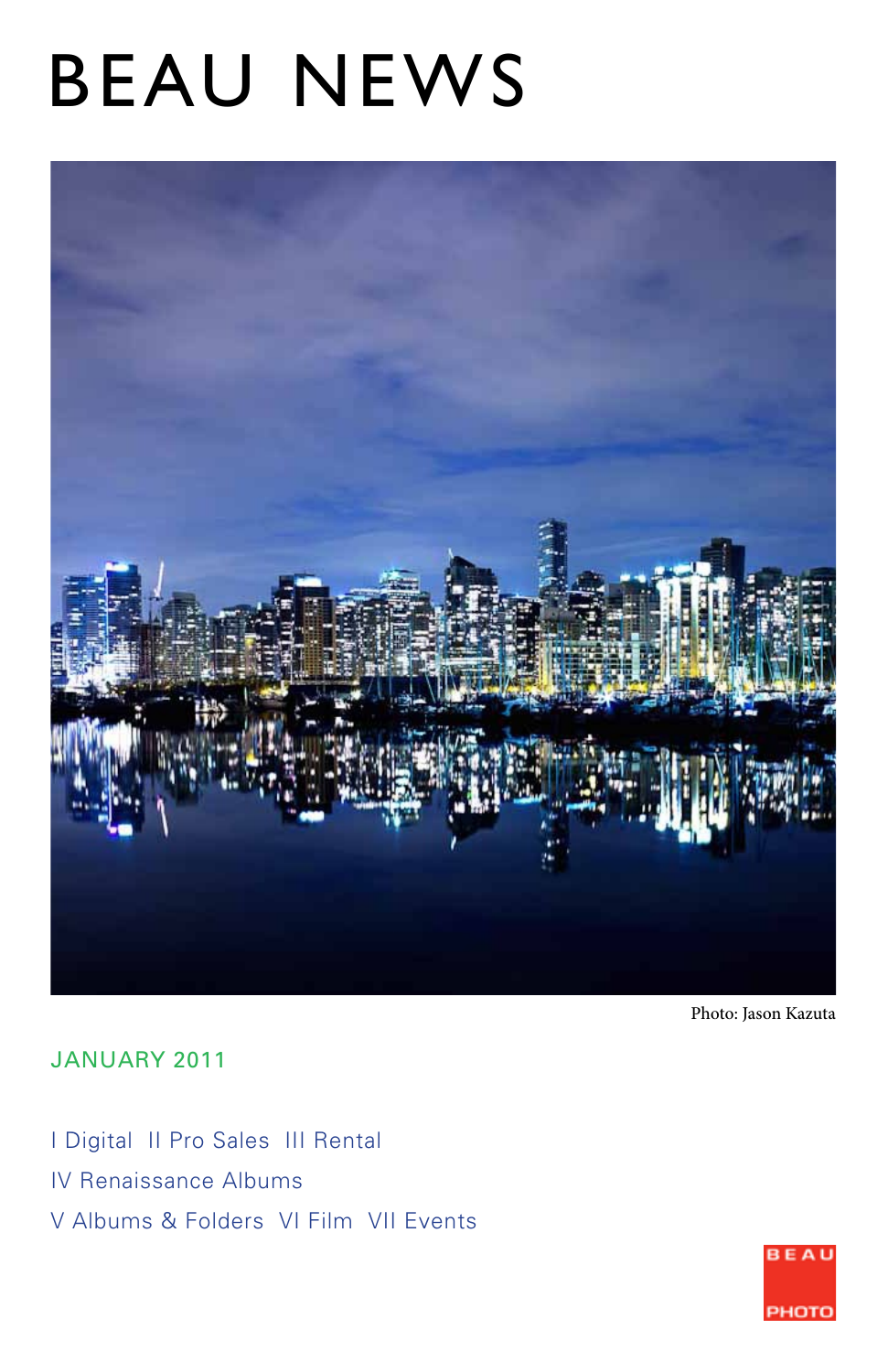# Pt. I **DIGITAL** Mike M.

## Canon Price Drop and Lens Rebates

Although the rebates for the **EOS-7D** body are over, there has been a price drop. Now the 7D body is only \$1649, and the kit with the excellent **EF-S 15-85mm IS zoom** is \$2325. Other rebates are continuing, including those on the **EOS-60D**, the **Rebel T2i** and **T1i**, as well as the **XS**. For updates on current rebates, see my blog directly at this URL: **http://mikemander.blogspot.com/search/label/Rebates** and for current sales and promos, see: **http://mikemander.blogspot.com/search/label/Sale%2FPromo**

# Epson Printer Rebates

Starting January 1st, Epson has reintroduced the awesome \$200 mail-in rebate on the **Stylus Photo R2880** printer and an amazing \$500 rebate on the brand new **Epson Pro 4900** printer. The Pro 4900 is a heavy-duty 17" wide, roll and sheet-feed printer with the same amazing print-heads and HDR ink-set that the larger 7900 and 9900 printers have.

# Pt.II PRO SALES Ken S

*If you didn't get a chance to come in December you should this month and check out all the used gear we have, such as lenses, medium, large, and 4 x 5 cameras, as well as lighting.*

# Fusion 2011 is rapidly approaching!

**Fusion 2011** is a DSLR video trade show and speaker event. The date is set for **Saturday February 5th**. The event will be held at the downtown Vancouver campus of **VanArts** which is close to Skytrain and other transit, with lots of public parking nearby.

We are on the verge of a major shift in the way we see and effectively use our DSLRs. The addition of video to the list of functions of a DSLR has opened up a world of possibilities. From small scale documentaries, large scale TV productions, to Hollywood features, DSLR video is beginning to shape the way we see the world.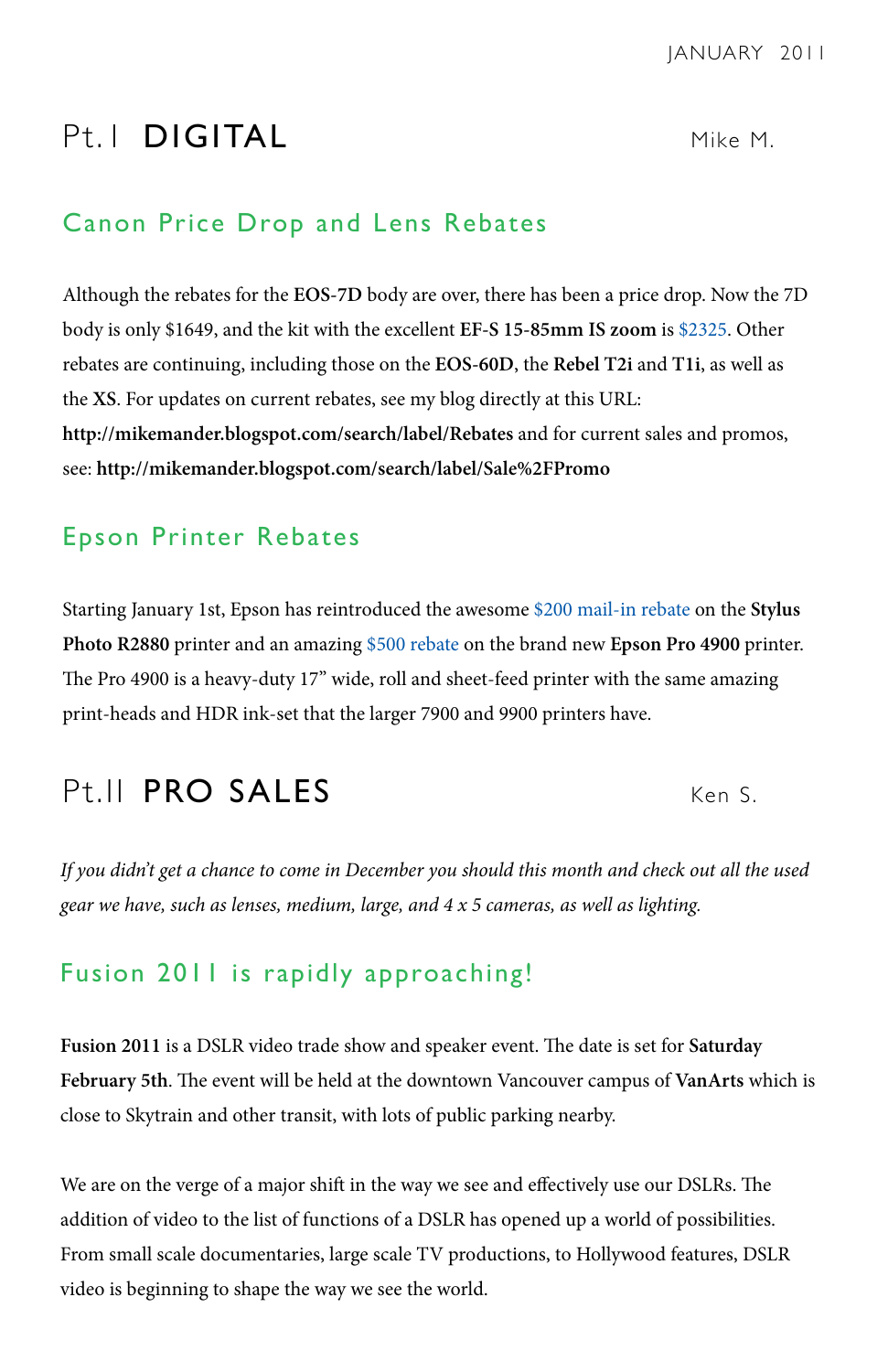Fusion 2011 will focus on those who are already producing, and those who want to transition into producing, professional quality videos with their DSLRs. Speakers will talk about recording and incorporating sound with stills and effectively using sound in video. They will also talk about lighting, rigs, matte boxes, video heads and tripods, when you might need them and when you might not. The speakers will share their experiences and introduce you to the incredible possibilities of DSLR video. (We have already lined up Bebb Studios to talk about Fusion in the wedding market and are finalizing the other two more speakers.)

We at Beau Photo are excited about the new possibilities created by DSLR video and are committed to meet the needs and aspirations of a new generation of photo-videographers.

Please contact me if you would like more information or would like to reserve tickets to this event I can be reached at Beau Photo **604 734-7771** or email at **prosales@beauphoto.com**

# Nikon TT1 and TT5 are here

The dedicated **FlexTT5**® Transceiver for Nikon is part of a new generation of P**ocketWizard ControlTL** radios with i-TTL and remote power control for Nikon Speedlights, and select studio lights. Your creativity now extends far beyond X-Sync speeds with HyperSync and FP Sync capabilities.

With its built in hot-shoe, **ControlTL™** firmware and transceiver function, the FlexTT5 is the perfect addition to Nikon CLS / i-TTL flash system and takes the Nikon CLS system beyond the boundaries of infrared technology. When paired with the **MiniTT1®** transmitter or another FlexTT5 transceiver, a whole new world of wireless flash freedom opens up. The FlexTT5 is also the perfect transceiver for your manual triggering needs and works with all MultiMAX channels and many of the MultiMAX advanced functions.

| Pocket wizard TT1 for Nikon | \$213.95 |
|-----------------------------|----------|
| Pocket wizard TT5 for Nikon | \$249.95 |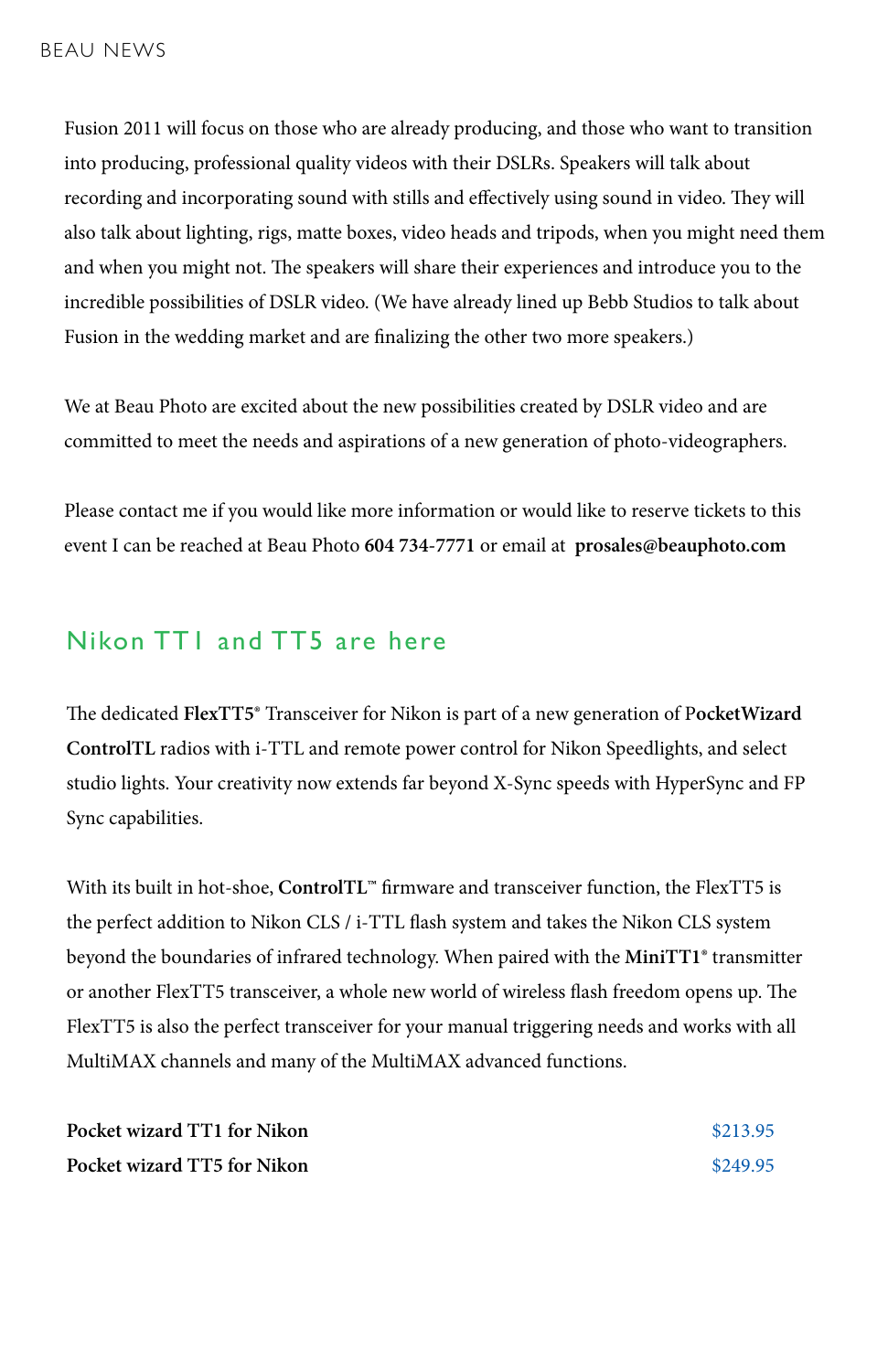# Fusion 2011 FEAV

**Photo . Video . and more**





Participants to date: **Canon, Nikon, Cinevate, K5600 Lighting, Matthews, Simply Computing, Amplis/Amaya, Daymen.** For more info please e-mail **prosales@beauphoto.com**

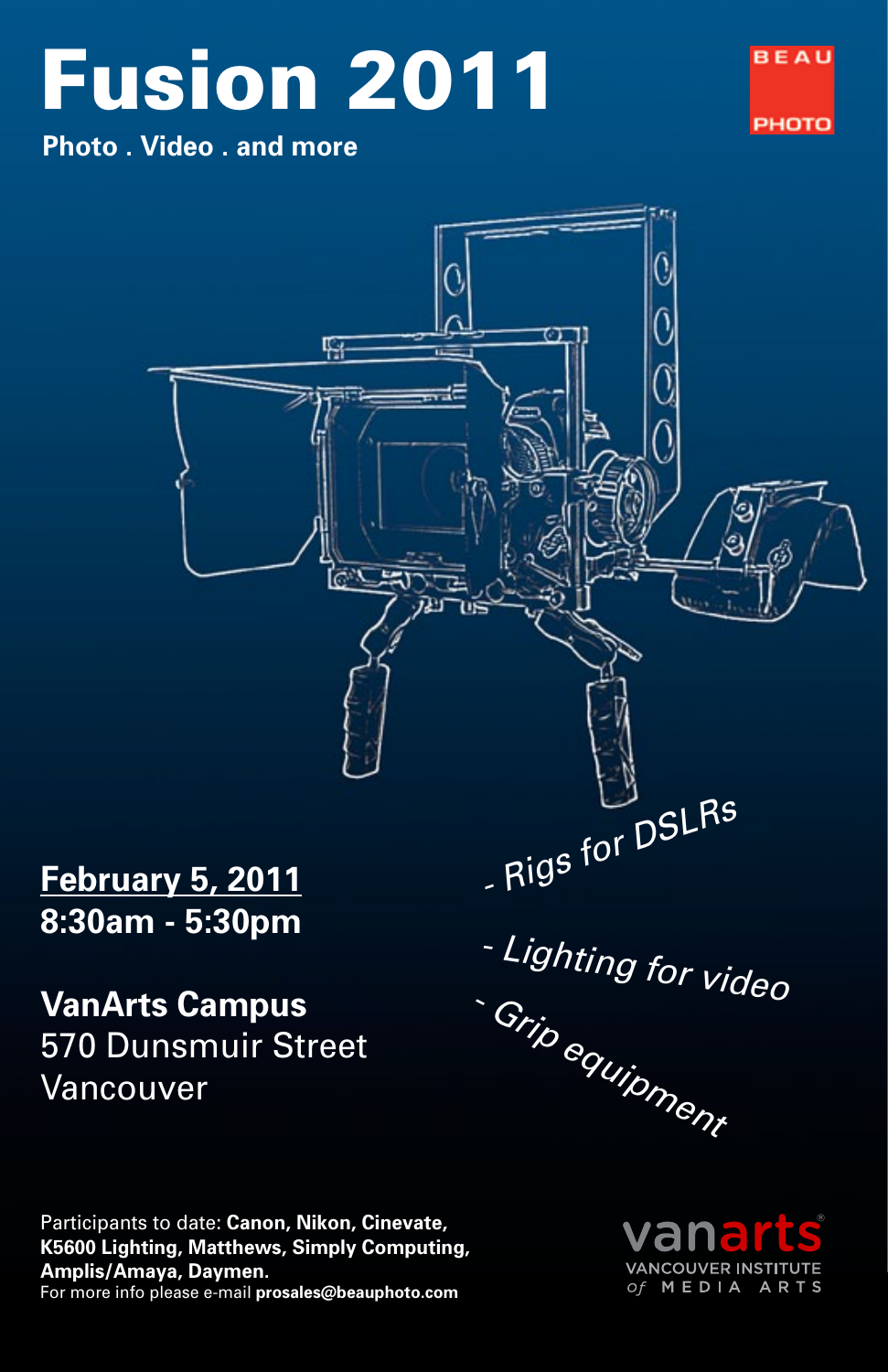# Super Sale on Macbeth Color Checker passport!

**ColorChecker Passport** is a powerful 'capture to edit' color solution for any photographer looking for more accurate, consistent color and creative flexibility. When you combine ColorChecker Passport with Adobe® imaging solutions you'll gain even greater benefits. ColorChecker Passport combines three photographic targets into one pocket size protective, multi-positionable case that adjusts to any



scene. Together with the included camera calibration software, you get ultimate functionality, flexibility and portability.

Need more info? *Check out the great instructional videos on line at :* **www.xritephoto.com/ph\_product\_overview.aspx?id=1257**

Regularly \$129.95 Super Sale price \$109.95

# Great Savings on dynalite products

We made a special purchase of select Dynalite products to offer you a great winter sale. Dynalites are light weight and easy to carry around, yet they pack a lot of punch - Imagine getting up to 2000 w/s out of a single head. Their packs come in **500**, **1000** and **2000 W/s** to match your output needs. Designed and manufactured in the USA, Dynalite has earned its reputation as the flash equipment with power and performance in a small and lightweight package. Professional photographers from around the world choose Dynalite to satisfy a wide variety of demanding lighting needs. There's more to it than that. If you are new to the Dynalite family, you might be surprised to find that big



power in a portable package doesn't just mean location photography. It also means the ability to rely on flash power that simply won't let you down in the studio.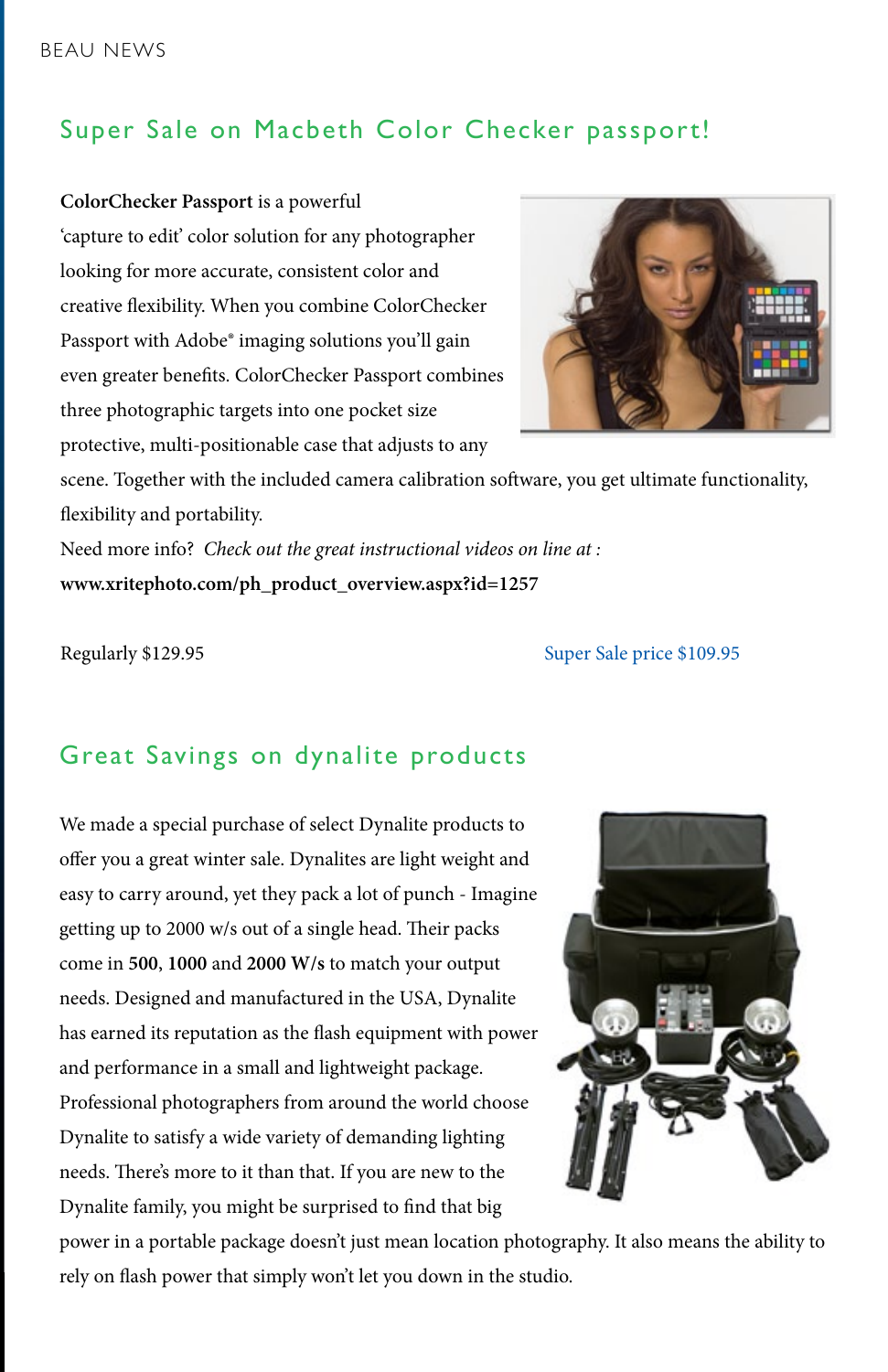| Dynalite RP500/RH1050 Road Kit       | Reg. \$999.95  | Sale \$ 869.95 |
|--------------------------------------|----------------|----------------|
| Dynalite Road Max 500 kit MK5-1222   | Reg. \$2513.95 | Sale \$2025.95 |
| Dynalite Road Max 1000 Kit MK10-1222 | Reg. \$2857.95 | Sale \$2299.95 |
| Dynalite Road Max 1000 Studio Kit    | Reg. \$4856.95 | Sale \$3915.95 |
| Dynalite Studio Flash Head SH2000    | Reg. \$788.95  | Sale \$ 644.95 |
| Dynalite Dual Uni400JRG Kit & Case   | Reg. \$2975.95 | Sale \$2329.95 |
| Dynalite Soft Lite 18" Beauty Dish   | Reg. \$173.95  | Sale \$ 135.95 |

Quantities are limited so you will want to get down here fast. For info on Dynalite check out all the details at www.dynalite.com

# Pt.III RENTAL Jason K.

Well, we're back from our little winter holiday, and I ate way too much! I hope you had your fill too. As these are the darkest, coldest days of the year, I have the amazing new

**Nikon 35mm f1.4** to pull in all of that scarce available light! A beautiful lens (Sharp! Sharp! Sharp!) for environmental portraits, street or night photography, its smooth bokeh will enable you to completely isolate your subject from the background. \$35/day

# Pt. IV RENAISSANCE ALBUMS Simon B.

# The Ambiance Book Beau Photo fully stocked

The Ambiance Book is a matted album featuring a sophisticated and contemporary look with clean lines. BEAU stock the 10x10 – 10page / 15 page books We also stock all 22 mats designs which can be sold individually to maximize your choice of design. Price list available from BEAU Photo, please e-mail **albums@beauphoto.com**





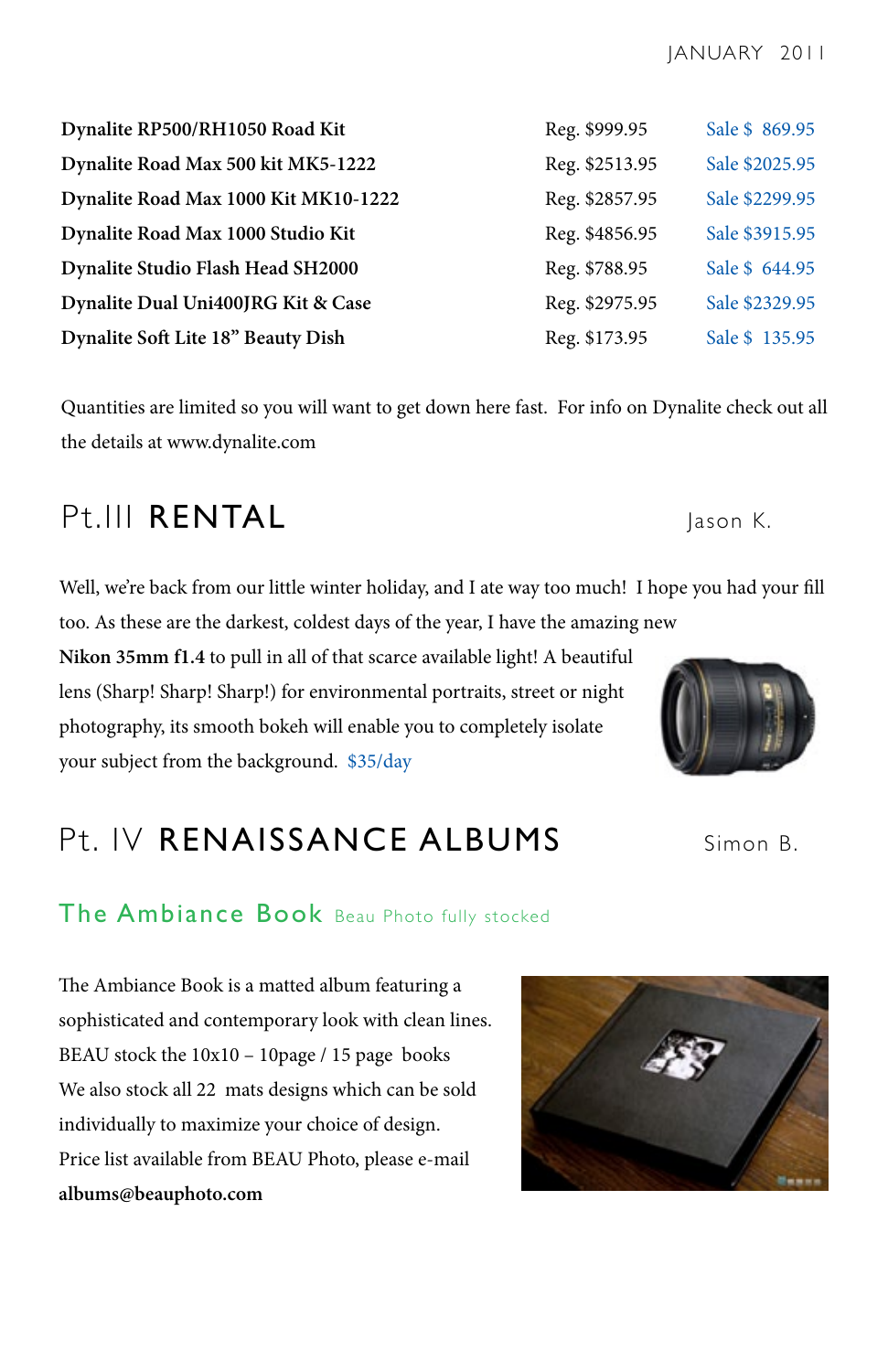### Renaissance Sale

15% Discount\* Last chance -offer extended till January 28th

Milano Stock Albums - all sale items are itemized below Revel in the ultimate marriage of elegance and versatility. Milano Albums offer the refined style of a capacity book with the flexibility and convenience of removable pages.

**Madison NL– Black – Embosed** MIL91-EM-12 *Large 12 pg* Reg \$59.95 Sale \$50.95 MIL91-EM-12 *Large* 15 pg **Reg \$59.95** Sale \$50.95

**Madison NL– Black – 4x4 Square Opening** MIL91-SQ-12 *Large 12 pg* Reg \$81.50 Sale \$69.28 MIL91-SQ-15 *Large 15 pg* Reg \$81.50 Sale \$69.28

**Madison NL– Black – 4x4 Square Opening** MIL91M-SQ-12 *Large 12 pg* Reg \$76.45 Sale \$64.98 MIL91M-SQ-15 *Large* 15 pg<br>Reg \$76.45 Sale \$64.98

**Chelsea Leather – Black – 4x4 Square opening** MIL80-SQ-12 *Large 12 pg* Reg \$98.45 Sale \$88.60

**Milano Pages**

**Digital Stock Products in stock items only, while supplies last**

The CD Case RTB-CD45-OL Reg \$31.00 Sale \$26.35



DLN8000BB *Large* Reg \$5.78 Sale \$4.91

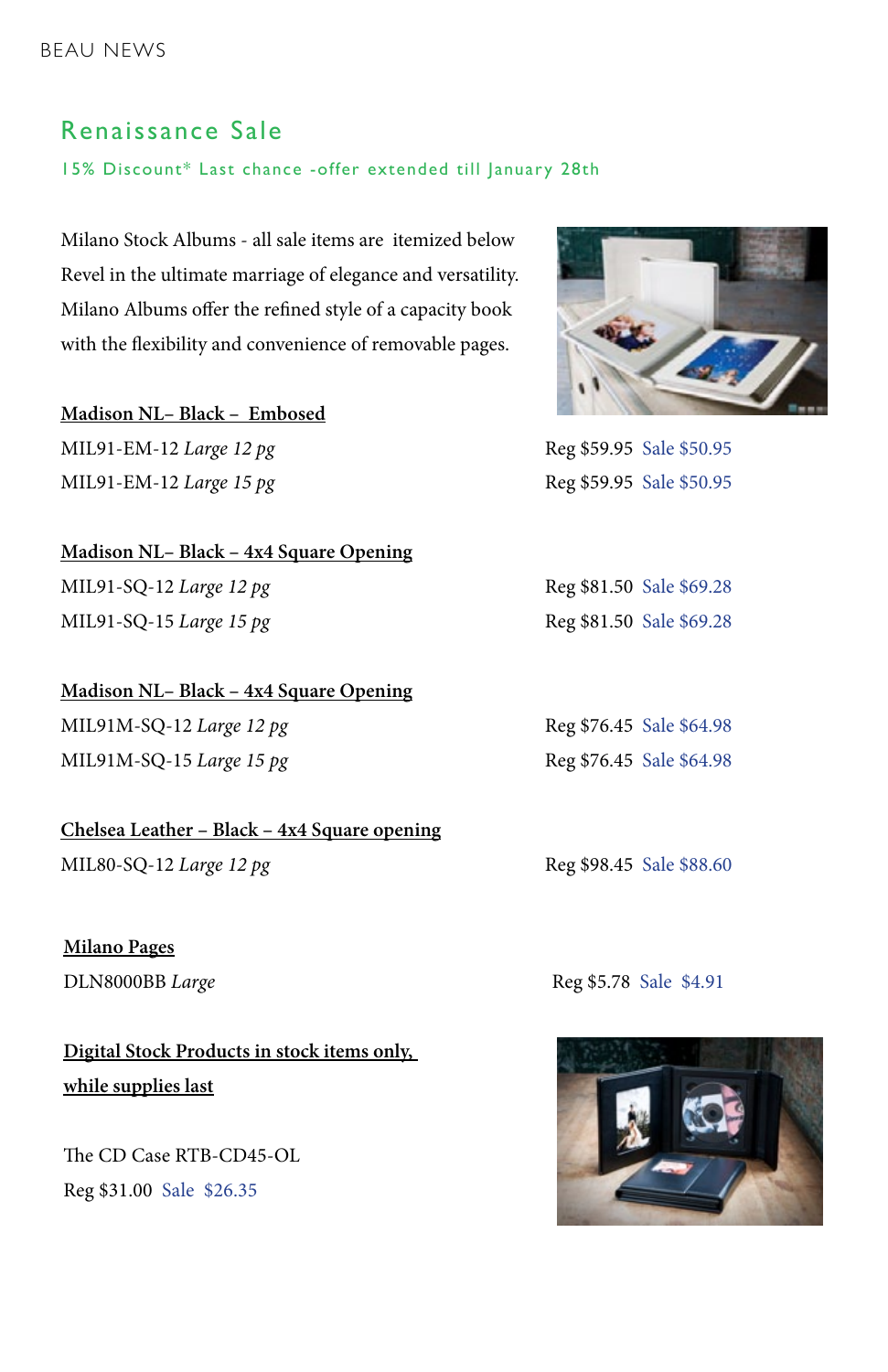# Happy New Year!! **Custom Albums** ENDS ON 31.01.11 PROMO CODE: HAPPY2011

\*Some restrictions apply



# **ALL OPTIONS:** SOHO BOOK - FINE ART - MERCER BOOK - GALLERIA ALBUM LERIA FOLIO - CUSTOM VENTURA - CUSTOM ROMA BOOK

Offer valid on main Custom Renaissance Albums. Offer does not apply to studio samples and previous purchases or orders. Promo code must be submitted at the time of order. Cannot be combined with any other promotion. Some other restrictions may apply.

Canadian Distributor:

**BEAU** 

albums@beauphoto.com

1-800-994-2328

PHOTO www.beauphoto.com

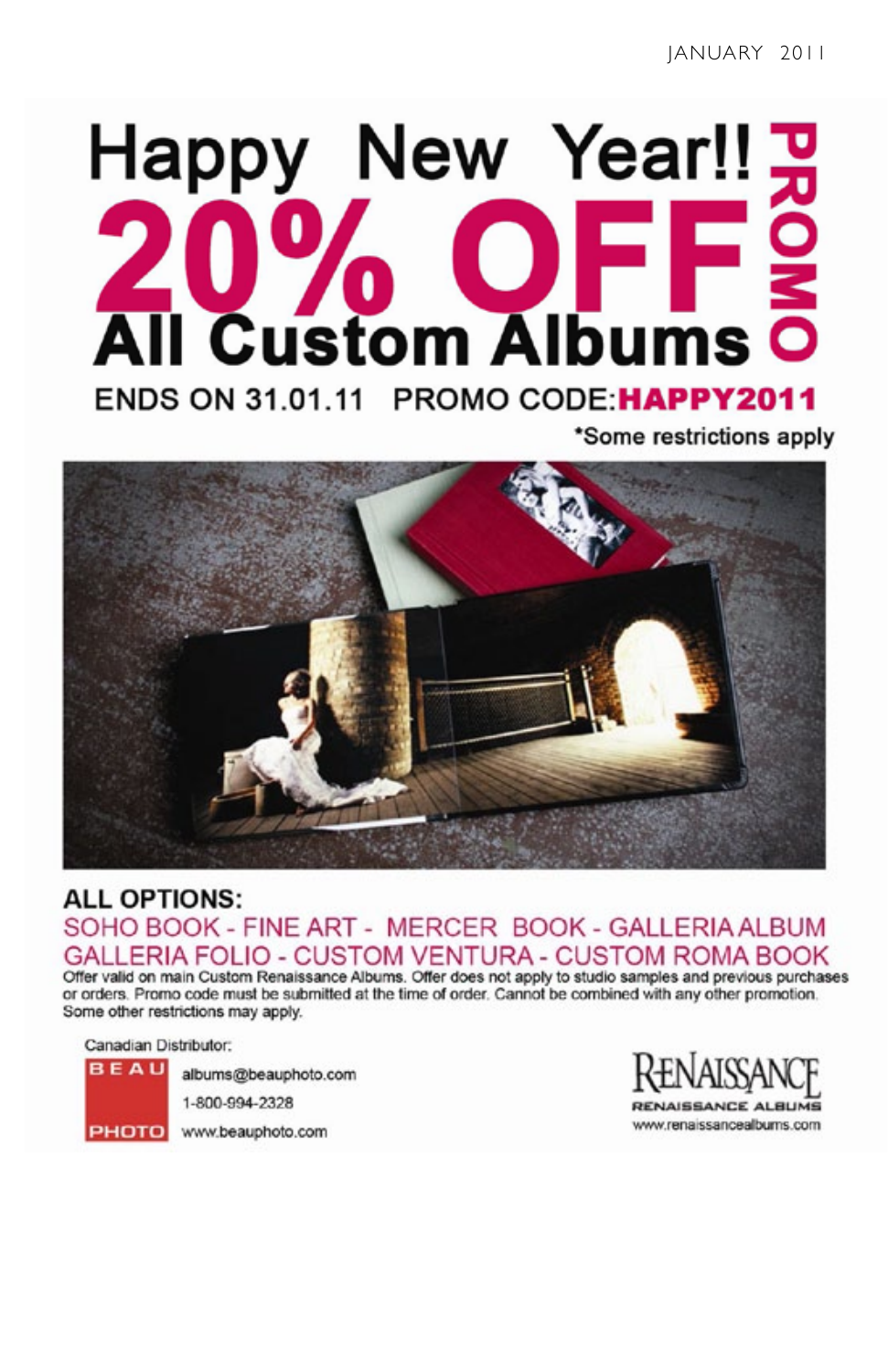# Pt. V ALBUMS & FOLDERS Barb B.

POP!! (fsshhhh) HAPPY NEW YEAR EVERYBODY!! (and to you Scots: HAPPY HOGMANY!!) I hope Santa brought you nice things, not lumps of coal, and that the holiday season was pleasantly spent with family and friends.

We've begun to receive new price schedules for 2011, so please let us know if you'll need the updates as they're published. We can transmit them in PDF (instant gratification!) so you won't have to wait for the snail mail to arrive. However, if you didn't request brochures for 2010 (both Renaissance and TAP are 2-year brochures for 2010/2011) and you need updated illustrations, let us know. We'll send them out.

My rep at TAP has advised that their distribution system will change slightly in the new year. They will be consolidating all items for shipment from one factory (Cleveland) only. The albums and folios manufactured at their San Antonio plant will be transferred to Cleveland on the first and fifteenth of each month, and shipped from there, which means I must plan my orders a little more carefully.

I believe the only clients who will be affected are those who special-order 4x6 2-up Proofbooks or Topflight CD Folio covers in colors other than black; I'll urge you to get your orders to me at least a week prior to those deadlines. If you think this might cause you problems, please contact me with your concerns.

*Best wishes for a happy, healthy, successful 2011.*

# Pt. VI FILM Dennis H.

# Back to School Sale

For the entire month of January Beau Photo will offer discount pricing on all of our film and paper product, and 10% off all accessories.

*To receive the discounts please bring in valid student I.D.*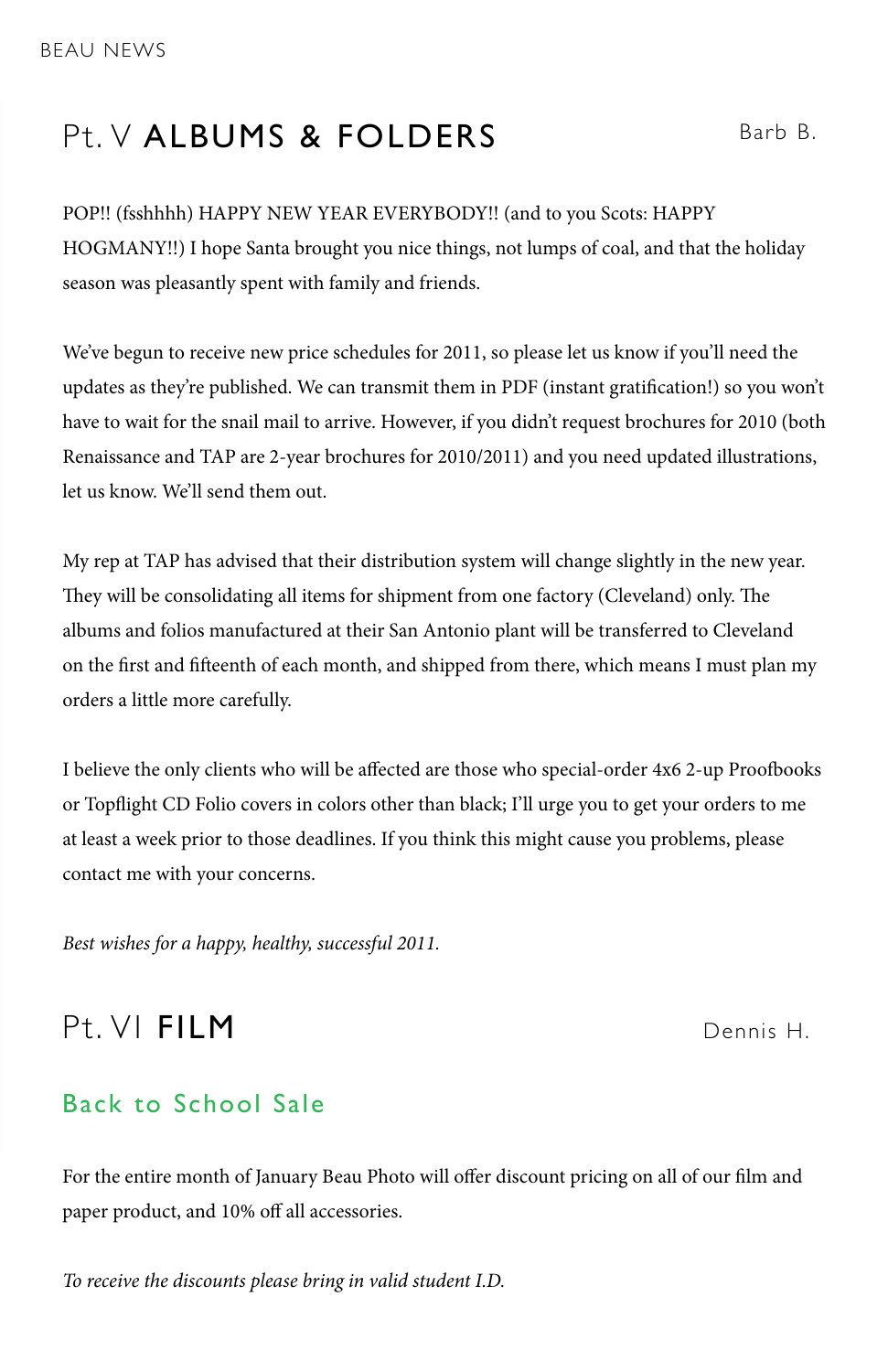# Pt. VII EVENTS

## **Mark your calenders !**

#### **Fusion 2011** will be held on Saturday February 5th

A DSLR Video show featuring : Rigs, Gear, lighting, Grip, sound mics and so much more.

#### **Image Quest 2011** *- See us there!*

Are you ready for the best learning and networking opportunity for professional photographers in British Columbia? The 2011 ImageQuest photography convention is shaping up to be the biggest and best ever! With world class speakers, a tradeshow, party and banquet - this is a convention you don't want to miss.

#### March 20-22nd

**River Rock Casino Richmond http://www.imagequestbc.com**

#### **WPPI Las Vegas** *- See us there!*

Over 300 Hundred Exhibitors. Be part of exhibition that has an assortment of photography and imaging products and services from the industry's top leading manufacturers. Over 75 Speakers covering a catalog of specialties from wedding and portraits, commercial and landscape, Photoshop and workflow, business and marketing, lighting and posing and more. February 17-24th

#### **Las Vegas**

**http://www.wppionline.com/storage/2011/home.html**

#### **from the collection UNREAL**

Drawn primarily from the Gallery's permanent collection and augmented with local loans, considers contemporary artists' explorations beyond the rational and looks at the ways in which they delve into ideas around desire, fantasy, anxiety and the absurd.

January 22 - September 5, 2011

**Vancouver Art Gallery http://www.vanartgallery.bc.ca**